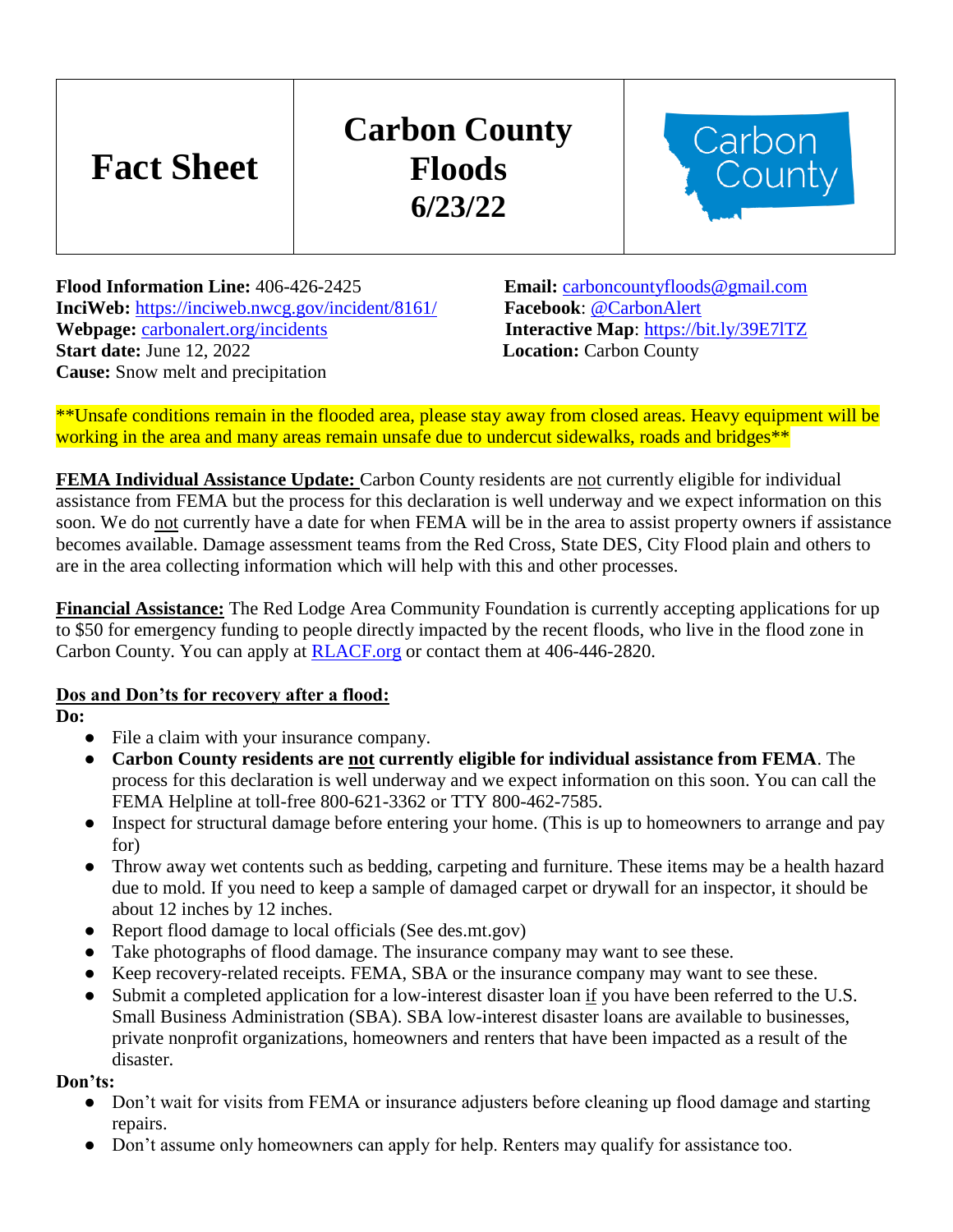**Mental Health**: Carbon County Public Health has arranged for mental health resources to be available. If you feel you would benefit, the Red Lodge Mental Health Center has a list of local and regional therapists. Please call for a referral: 406 446-2500. Free short-term options as well as help with copayments available. *For Veterans* – The Department of Veterans Affairs has set up a mobile VA Clinic at the Carbon County Fairgrounds which can help Veterans and their families with issues related to Post Traumatic Stress and Trauma. Hours are currently flexible.

**Scams:** Following a natural disaster, many businesses, voluntary, faith-based, and community-based organizations, government agencies and committed citizens come together to try and meet the needs of the affected individuals and communities. Unfortunately, disasters often bring out criminals who prey on the needs of disaster survivors by offering fraudulent services.

If you suspect anyone – an inspector, disaster survivor, or someone posing as one of these – of fraudulent activities, call the FEMA toll-free Disaster Fraud Hotline at 866- 720-5721, or Carbon County Sheriff's Office at 406-446-1234

**Mold and Mildew**: Mildew (mold in early stage) and molds grow on wood products, ceiling tiles, cardboard, wallpaper, carpets, drywall, fabric, plants, foods, insulation, decaying leaves and other organic materials. Mold growths, or colonies, can start to grow on a damp surface within 24 to 48 hours after water exposure. Remove debris with possible mold contamination carefully with appropriate PPE as mold spores will be released when disturbed. To protect your mouth and nose, Skin, and eyes, CDC recommendations for PPE include: Goggles or eye protection, N-95 respirator or one that provides even more protection), Long-sleeved shirt, Protective gloves, Long pants, Waterproof boots.

**Volunteer Tracking:** It is critical that volunteer hours, donations and equipment use (pumps, hoses, skid steers, even brooms, etc.) should be recorded separately. It is also critical that the work done is being detailed. Forms and examples of how they can be filled out can be found on Inciweb, Carbon Alert website and at the volunteer tent. You can also call the volunteer hotline at 406-445-7258. This information will help Carbon County quantify volunteer efforts which is necessary to offset costs for the FEMA Government assistance process.

**Custer Gallatin NF Closure:** The three district-wide area closure for Yellowstone, Gardiner and Beartooth Ranger Districts is rescinded. A smaller district-wide closure is in effect for the Beartooth R.D. only (except for the Pryor Mountain Unit). The Yellowstone and Gardiner Ranger Districts are now open, except for specific closures on National Forest roads damaged. Latest conditions and questions for the Beartooth Ranger Districts can be directed to 406-446-2103. Please check with the Forest Service Ranger Districts in your area to get the most up to date information on current closures: [https://www.fs.usda.gov/custergallatin.](https://www.fs.usda.gov/custergallatin?fbclid=IwAR0z4xkV3kobciqBXAGEaVezczgZdWeHD40C1I7HC_IVwdu1-uEZLF_dTgA)

**Emergency work in the Flood Plain:** For those living in the Floodplain -Immediately following a disaster, an Emergency Notification needs to be sent to the Floodplain Administrator describing any emergency work done in the floodplain. Initiation of a Floodplain Permit is required within 30 days of the Emergency Notification.

- For the 2022 spring flood, an Emergency Notification can be found [here.](https://carboncomt.seamlessdocs.com/f/EmergencyFloodpermit)
- A Floodplain Permit for and additional resources can be found under the [DNRC's Floodplain](http://dnrc.mt.gov/divisions/water/operations/floodplain-management/permitting-and-regulations)  [Regulation](http://dnrc.mt.gov/divisions/water/operations/floodplain-management/permitting-and-regulations) resources, or by reaching out to the Floodplain Administrator.
	- o Carbon County Conservation District: 406-962-3641 Ext 115 or via cell 406-930-5441
	- o Carbon County website to access Emergency Notification Form: [https://co.carbon.mt.us/departments/floodplain/](https://gcc02.safelinks.protection.outlook.com/?url=https%3A%2F%2Fco.carbon.mt.us%2Fdepartments%2Ffloodplain%2F&data=05%7C01%7C%7C4075c7ea0512402ef66808da4fd1833d%7Ced5b36e701ee4ebc867ee03cfa0d4697%7C0%7C0%7C637910058509179747%7CUnknown%7CTWFpbGZsb3d8eyJWIjoiMC4wLjAwMDAiLCJQIjoiV2luMzIiLCJBTiI6Ik1haWwiLCJXVCI6Mn0%3D%7C3000%7C%7C%7C&sdata=tvMdZsasjdTYp2AsnovqHAV%2B1fvd60y3E9mHK7O61%2Fk%3D&reserved=0)
	- o Farm Service Agency in Joliet: 406-962-3300
	- o Natural Resource Conservation Service: 406-962-3641